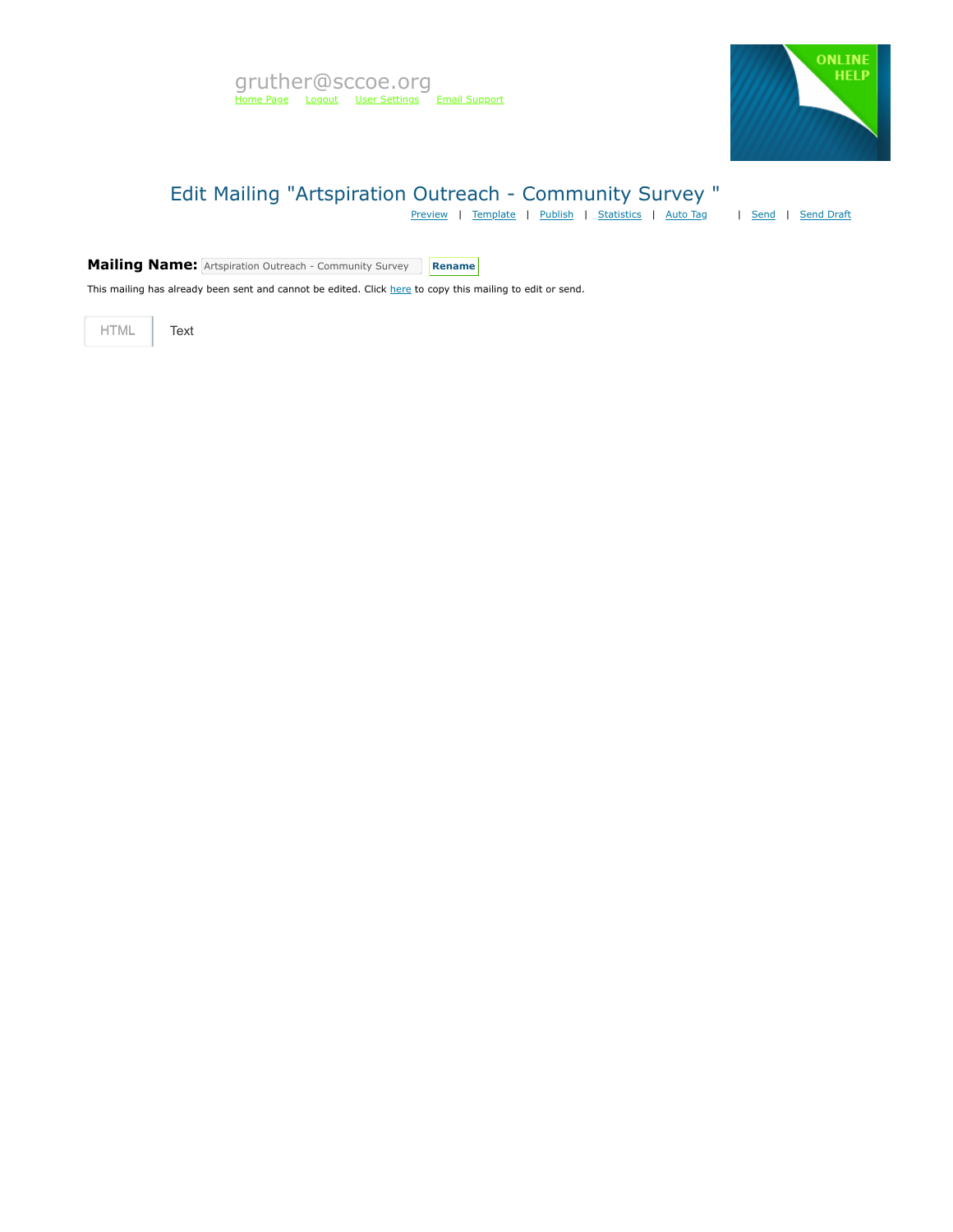

**HANNAH CHO - LYNBROOK HIGH, FREMONT UNION JESSICA LI - HOMESTEAD HIGH, FREMONT UNION ANN ZHU - PIEDMONT HILLS HIGH, EAST SIDE UNION SIDDHI SHENOY - MONTA VISTA HIGH, FREMONT UNION**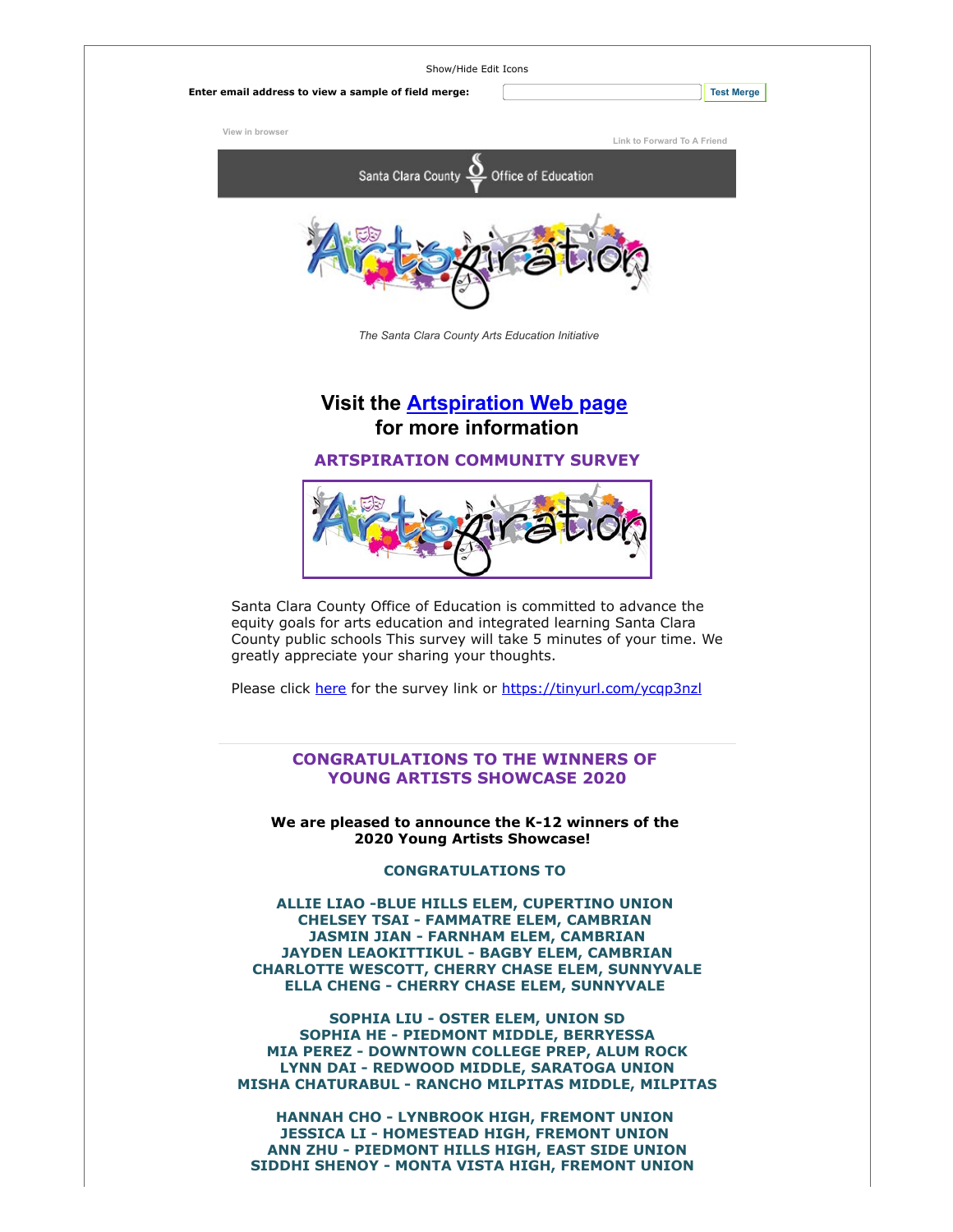**Please join us on our virtual event celebrating Young Artists Showcase and Silicon Valley Reads.**

**Link: [http://bit.ly/YoungArtistsandSVReads2020Celebrate](https://custapp.marketvolt.com/link/LUbAfUw8pT?CM=0&X=PREVIEW)**



#### **ARTS EDUCATION YEAR-END DEBRIEF**

We welcome you to join our virtual Arts Education Year-End Debrief as we introduce the new Arts Coordinator, Sofia Fojas and share ideas on how Artspiration SCCOE can provide support for arts education in our county.

For more information please click on the **[flyer](https://custapp.marketvolt.com/link/WvdPYDhtEt?CM=0&X=PREVIEW)** below, to register, use the following link: [https://santaclara.k12oms.org/1050-166547](https://custapp.marketvolt.com/link/qKl3nkGKAv?CM=0&X=PREVIEW)

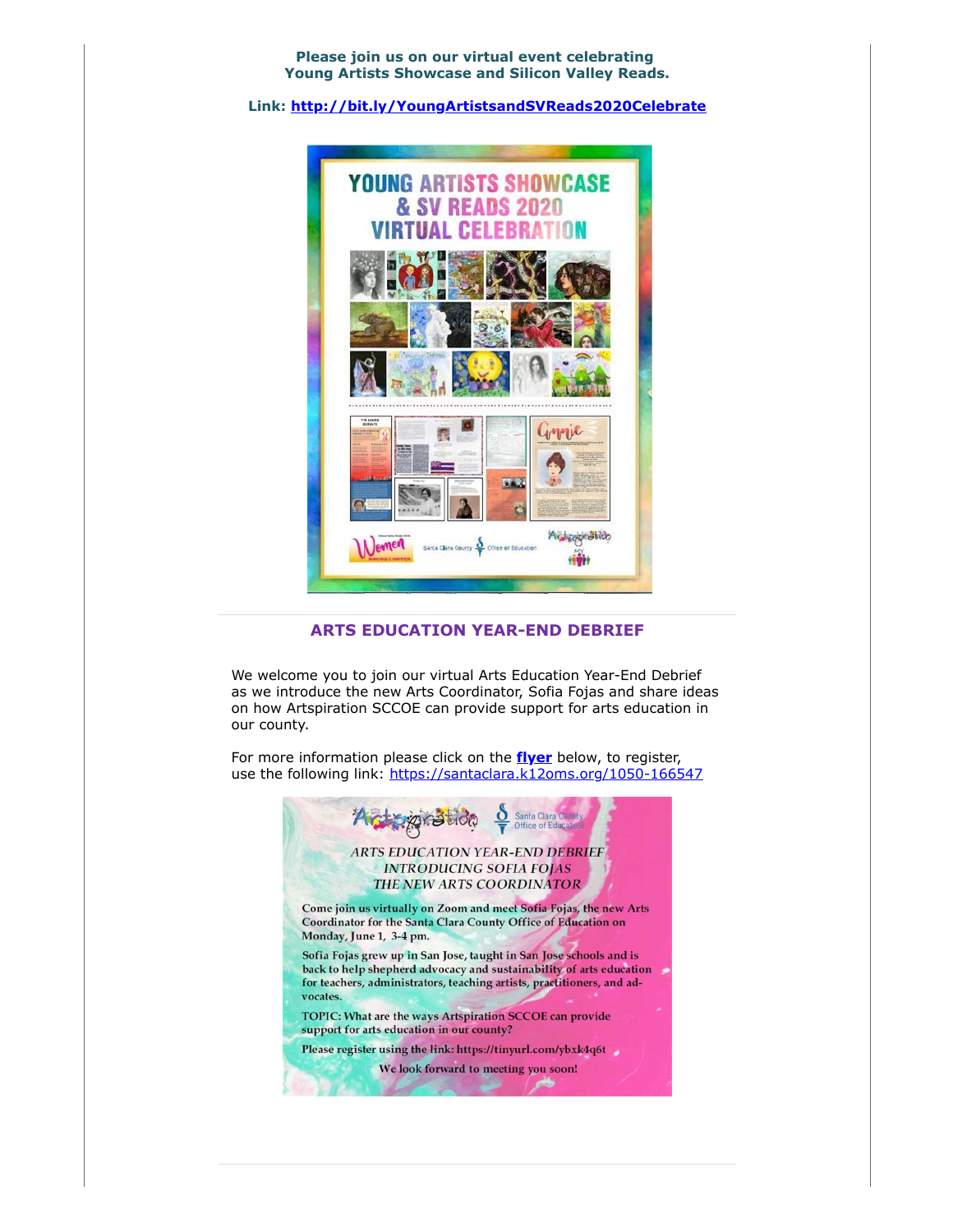### **PRE-KINDERGARTEN TO SECOND GRADE ONLINE RESOURCES**



During this time of school closure, we would like to share some resources to share with educators and students.

#### **Dance**

- **PK** : [Moving with Mozart](https://custapp.marketvolt.com/link/7gHbYpXG5A?CM=0&X=PREVIEW)
- **Kindergarten** : [GoNoodle Get Moving](https://custapp.marketvolt.com/link/UizHPki6Hm?CM=0&X=PREVIEW)
- **[G](https://custapp.marketvolt.com/link/bqE4scPVc3?CM=0&X=PREVIEW)rade 1 :** [Move and Freeze](https://custapp.marketvolt.com/link/VPnD4mGfwI?CM=0&X=PREVIEW)
- **Grade 2 :** [Dancing Shapes](https://custapp.marketvolt.com/link/o7HCM5B93M?CM=0&X=PREVIEW)

### **Media Arts**

**Grade 2 :** [The Big Drive](https://custapp.marketvolt.com/link/HZPfdl7cuf?CM=0&X=PREVIEW) - This lesson plan will enable students to explore the concepts of waiting, creativity and group projects while stressing the importance of the unique contribution of every participant. The Big Drive deals, somewhat nostalgically, with the magic of creativity, the spirit of cooperation and an era when technology did not play such a significant role in individual entertainment. The lesson plan includes two activities linked to these topics and a recap activity.

### **Music**

- **PK Grade 2**
- [Multiple lessons. "The House on Music Street"](https://custapp.marketvolt.com/link/8vZbnVrebZ?CM=0&X=PREVIEW)
- [Make your own Musical Instruments](https://custapp.marketvolt.com/link/lp6e7HF5td?CM=0&X=PREVIEW)
- Music Teacher Resources for School Closures

#### **Theater Arts**

- **PK Grade 2**
- [Piggyback Songs](https://custapp.marketvolt.com/link/sQG1A4eMgt?CM=0&X=PREVIEW)
- [Make your own puppet](https://custapp.marketvolt.com/link/UUbd8sZNfI?CM=0&X=PREVIEW)
- Dress up and create a play, a story/Act out a story

### **Visual Arts**

- **PK Grade 2**
- [Make a Collage](https://custapp.marketvolt.com/link/AKaG647wuo?CM=0&X=PREVIEW)
- [Create At Home Lessons](https://custapp.marketvolt.com/link/2kHbGGV2aX?CM=0&X=PREVIEW)
- [Create Sculptures from Recycled Materials](https://custapp.marketvolt.com/link/8mlG7wd3vi?CM=0&X=PREVIEW)
- [Art with Nature](https://custapp.marketvolt.com/link/LbtDrKsFTE?CM=0&X=PREVIEW)
- My Covid-19 Time Capsule

## **ONLINE OFFICE HOURS**

#### **ARTS COORDINATOR OFFICE COLLABORATION HOURS**

In an effort to set time aside for educators in our county, all the coordinators have office hours where you can call in with questions, concerns or as a way to reach out as a thought partner. My **Open Collaboration/Office Hours** are listed below. I am also available for meetings as needed so don't hesitate to reach out! I'm looking forward to getting to know you.